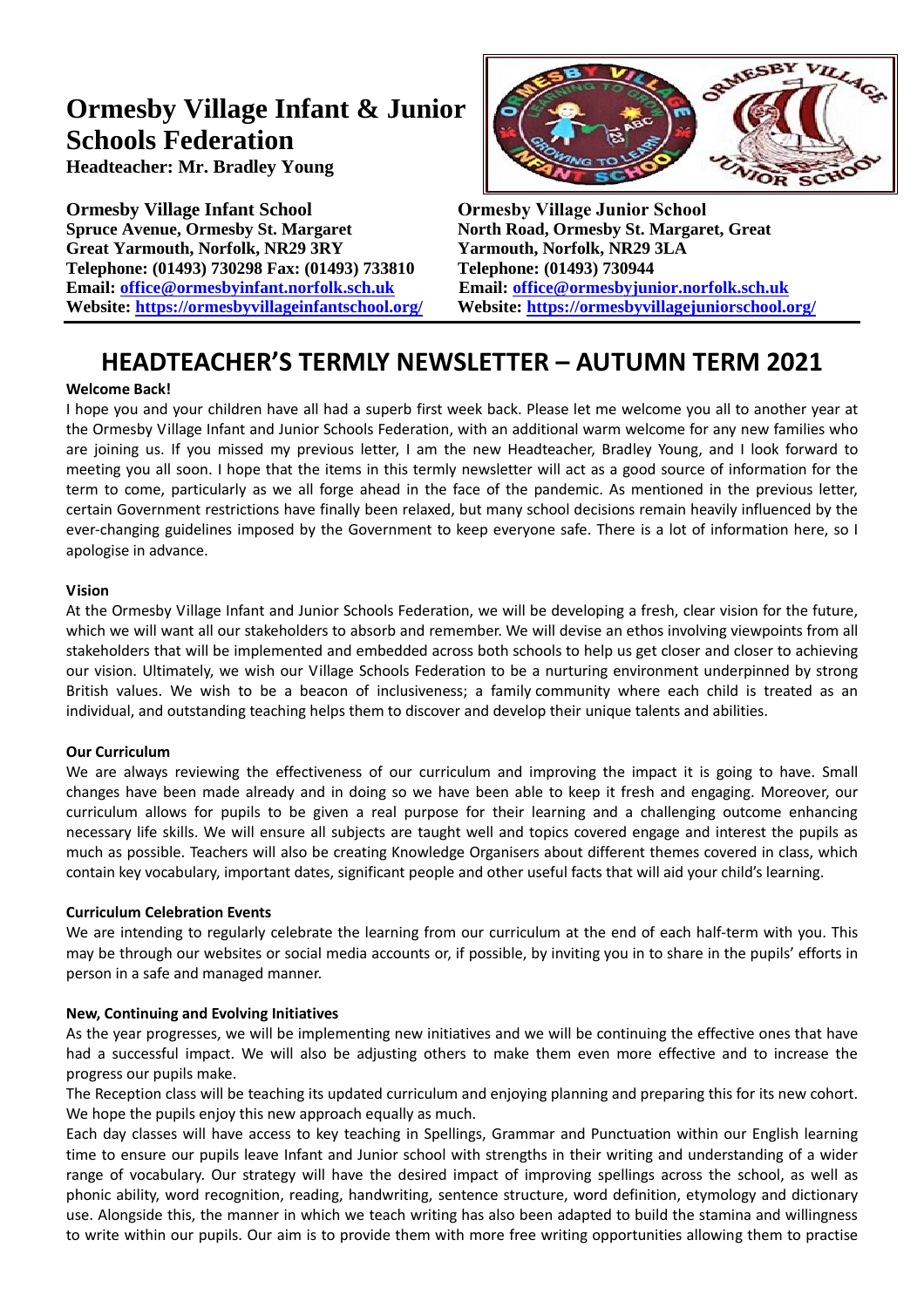their writing across the curriculum indoors and outdoors. At the same time, we aim to give pupils a far greater scaffolding to know which elements are needed to achieve stronger pieces of writing. We will also be looking at how guided reading sessions operate and ensure these instruct our pupils on the skills needed to read well, to understand what they are reading better and to increase their passion for reading all through the use of quality texts.

In Maths, we will be looking to implement Cooperative Learning. This enables pupils to lead their own learning further and reinforce work more with peers. Knowledge and skills are modelled by the teacher and then learners are able to practise these skills in a series of structured activities. These structured activities are called CLIPS. CLIPS means Cooperative Learning Interactive Pattern. Each CLIP is designed to encourage certain elements of listening, speaking, questioning and response. The teacher will use the CLIP they feel best supports the learning of the groups of learners in their class. Further information will be released through an information leaflet that will be on our website.

#### **Parent and Teacher Meetings**

Nearer half-term, we will see a return of parent and teacher meetings. The schools are dedicating a week to arranging ten-minute meetings with parents either over the telephone, via Google Meet or in person in a safe manner. These meetings will take place at agreed times beginning on Monday 18<sup>th</sup> October 2021. More information on how to book an appointment will be released nearer the time.

#### **Homework and Class Dojo**

All classes are continuing their use of Class Dojo, in order to relay how the week has gone and to celebrate what the pupils have been learning. Please make sure you have downloaded the app and linked to our schools to stay abreast of what your children have been doing or what exciting things may be coming up. They also have important information, contain reminders and will be a tool for teachers to set any class homework. There will still be expectations to learn weekly spellings, to read daily and to practise times tables throughout the year as usual.

#### **Statutory Assessments**

Despite not having any statutory assessments for the past two years, the Government have stipulated that all statutory assessments will remain and take place in Summer 2022. The Reception class have a new Baseline Assessment to complete over the next few weeks, there will be the Phonics Screening Check for Year 1 and Year 2 pupils, the KS1 SATs for Year 2, the multiplication tables check in Year 4 and the KS2 SATs in Year 6. Rest assured we will take all the necessary steps to prepare all our children for any testing. Please support us, by working on daily reading, times tables and the four mathematical operations, as well as handwriting and pencil grip at home (depending on the age of your child). We also have online tools such as, Times Tables Rock Stars and Hit the Button. Links for these will be found on our website.

#### **Communication and Safeguarding**

Our Federation always endeavours to do its very best, but sometimes we will not always get it right. Please contact the school if you realise an error or oversight has occurred or you are simply unhappy about something. We will always aim to resolve issues as quickly and as supportively as possible. However, we cannot do this if we do not know about it. In the first instance, please contact your class teacher, but if you feel the issue is more serious it may require a more senior leader or myself to resolve the issue. As a final note if you have any safeguarding issues, please contact the school to speak to a Designated Safeguarding Lead. These are: Mr. Young, Mrs. McMylor, Mr. Robertson (JNR) and Mrs. Vaughan (INF).

#### **Uniform and Appearance**

A reminder about uniform and appearance has already been shared with you and I must say that all children have come back looking smart. To maintain our high standards, please ensure that ALL uniform is named and that our uniform code is adhered to. If you had already purchased items prior to the previous letter coming out, please do not worry. Class teachers will speak to parents if there is an issue with a pupils' appearance. If any family needs assistance with uniform, please speak to the School Office.

#### **Lost Property**

If your child has lost any property, just ask the staff to take a look for the items, as it will most probably be found in the pupils' classroom. Please ensure all clothing items are named.

#### **Visitor Conduct**

We are grateful for the ease at which you have already adapted to small changes from how things were arranged in the previous academic year and with any change of school leadership things may not seem as convenient or as relaxed as they once were, which can cause discontent. Nevertheless, we expect all stakeholders to conduct themselves appropriately and politely when interacting with our staff/each other either in person, via the telephone or through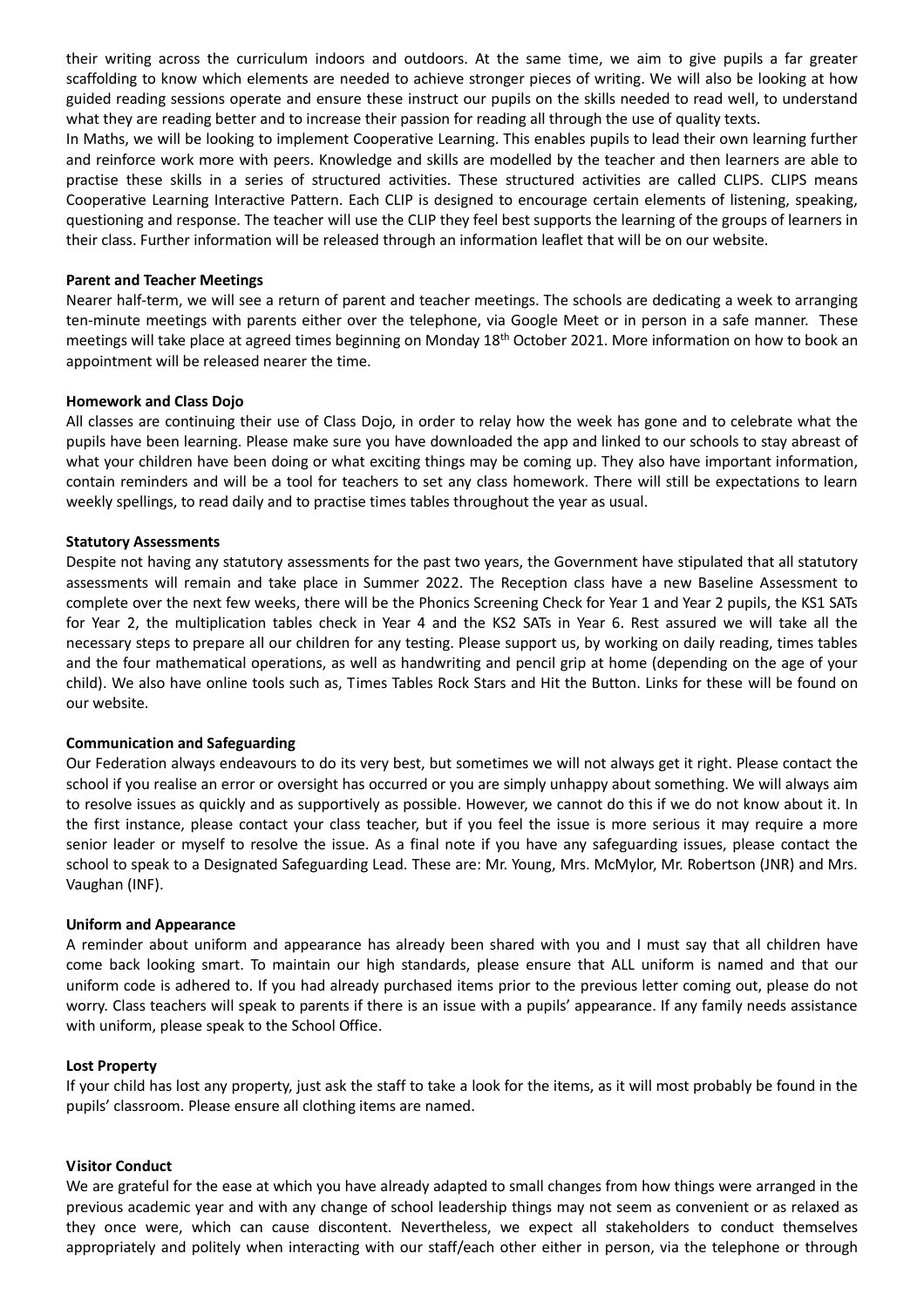email. Any rudeness to staff will not be tolerated. Ultimately, we are all working towards the same goal and that is to provide our children with the best possible school experiences.

#### **Parking, Cycling and Scooting**

We know that it gets very busy on the roads outside the schools, but please show consideration towards others. Please do not park on the zig-zag lines at any point nor block the driveways of houses near the school. Please also remember not to use our car park, unless a prior arrangement has been agreed with the school. Alternatively, you could consider going green and select another method of getting to school other than a car, or simply walk. Please note if you are cycling/scooting to school and wish to leave your bike/scooter in the bike shed, please dismount and push them to the shed to avoid any avoidable accidents.

#### **Pets and Smoking**

Whilst it is lovely to know our children have family pets, particularly dogs, no dogs are allowed on site (except registered guide dogs), as this poses a serious health and safety risk. Anyone bringing a dog on to the site will be asked to remove it. Please do not tie a dog to our railings or stand right outside the school gate with one, because some children at our school have genuine phobias of dogs. Similarly, can I remind you that smoking/vaping on site is also not allowed, as it is something we do not wish to be promoted to children.

#### **Attendance and Illness**

We continue to take every step possible to ensure your children learn as much as they can, so please ensure your child is in school each day and on time. If your child is late, you must bring them to the relevant school office, do not send them directly to the classroom. If your child is ill, please notify the school office giving a specific reason for their absence. As we have children and staff with lower immune systems in the schools, we must know if your child is suffering from a contagious illness so this information can be passed on to the relevant parties. More information about illnesses will be placed on our website. It is our duty to know where our pupils are, particularly if they are not in school.

#### **Pastoral Support**

Many of you may be new to the schools, but please be reminded that we have very supportive staff who are happy to assist all our pupils and their families pastorally. We can offer support with behaviour, parental separation, bereavement, financial worries and many more. Help is there, you simply need to ask.

#### **Christmas Performances**

I am pleased to say that, COVID-permitting, there will be Christmas performances at the end of term. We are hoping for a Christmas Nativity at the Infant School and a Carol Concert at the Juniors. It is also hoped that we will be able to invite parents in to share in the festivities and celebrations. These have been sorely missed by all.

#### **Extra-Curricular School Clubs**

Now that restrictions have been lifted and class bubbles are suspended, we hope that lunchtime and extra-curricular clubs will return and I am keen to increase provision. Depending on the school, this may include Choir, Football, Dance, Netball, Athletics/Cross-Country, STEM, Bushcraft, Gymnastics, Lego and many more over the course of the year. There will be further information coming out soon regarding these. At the Junior school, we are fortunate to have Mrs. White-Joubert, who can provide peripatetic music sessions for those budding musicians. If your child is interested in learning a new instrument, please inform the school office.

#### **After-School Club**

Our After-School Club is back in operation and is open to both Infant and Junior schools running on a Monday 3:15pm-5:00pm, on a Tuesday 3:15pm-4:45pm and on a Wednesday 3:30pm-5:00pm. Mondays and Tuesdays are at the Infant school and Wednesdays are at the Junior school. A walking bus will be manned by staff to transfer pupils safely from one school to the other. Cookery and Gymnastics are just some of the activities pupils can enjoy, and these are reviewed and changed each half-term. If you wish to book your child into after-school club for the half-term, please fill out a booking form that is normally sent out well in advance of the period in question and return it to the school offices with full payment. Full payment is required to confirm the booking. The cost of after-school club is £6.00 per week.

#### **P.T.A**

The P.T.A. or Friends of Ormesby Village Schools Federation is a vital committee to help raise much-needed funds for further school improvement. Sadly, the pandemic caused events to be put on hold, but with restrictions being lifted it is hoped that some parents will be enthusiastic enough about re-energising the P.T.A. and meeting with staff to see what ideas can be decided upon. These meetings could be conducted virtually now to make them even more convenient to attend. Please show your interest in joining and help make Ormesby Village Schools Federation a better place for all with your suggestions for improvements.